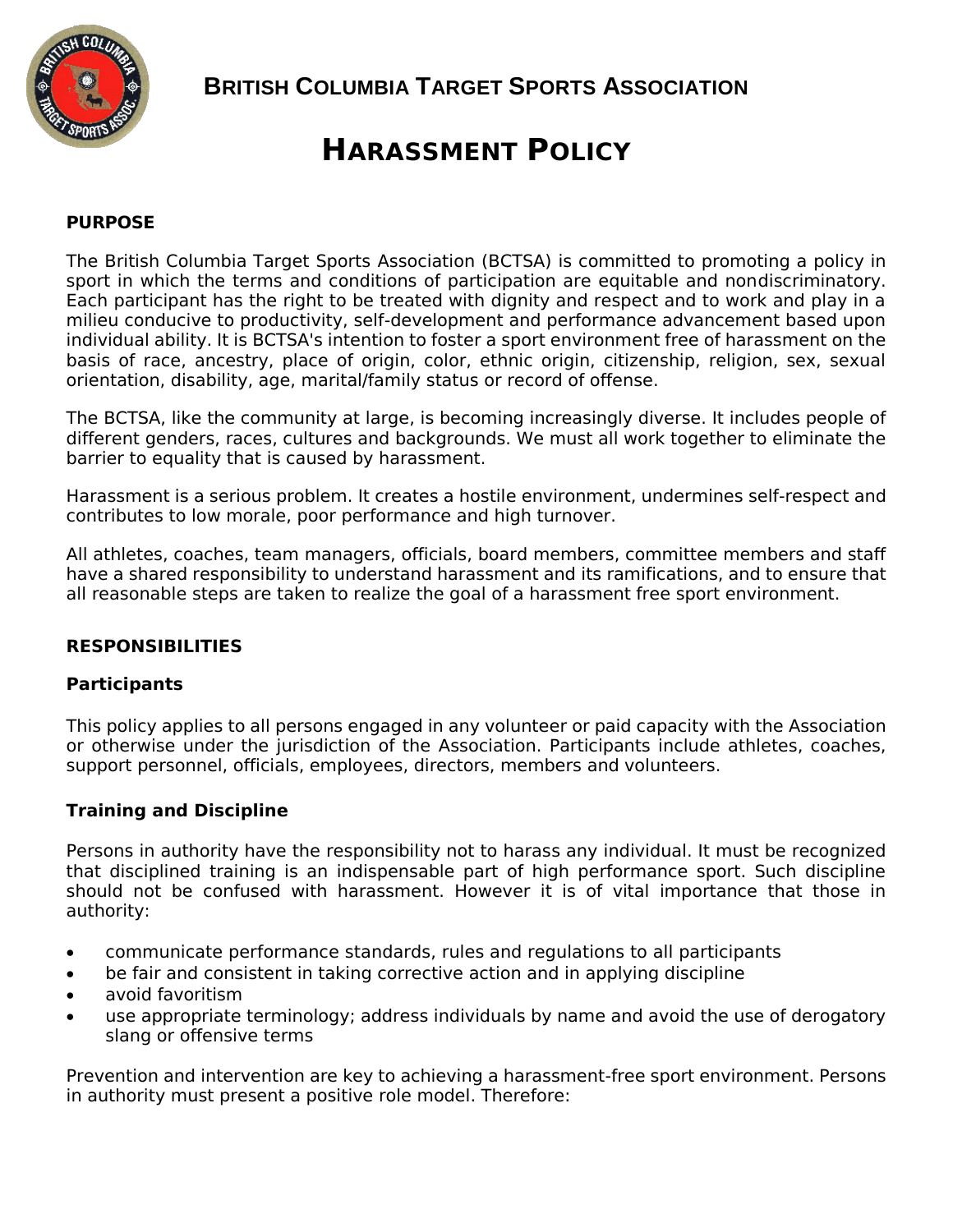- They must show that they take issues seriously. They must communicate BCTSA's objective to create and maintain a harassment-free sport environment.
- If they observe behavior such as racial name calling, sexual or racist jokes, the display of sexually explicit, racist or other offensive or derogatory material, they must advise the offending individual(s) of its inappropriateness and take corrective action immediately without waiting for a complaint.
- They should investigate if harassment is suspected or rumored. Sudden changes in performance or attitude may indicate a problem. Individuals who experience harassment are often reluctant to report it for fear of not being taken seriously, of being labeled a troublemaker or of reprisal.
- They should take all complaints of harassment seriously and respond appropriately in accordance with BCTSA's harassment complaint and investigation procedures. Persons in authority have a responsibility not to allow, condone or ignore harassment. If they know, or it can be shown that they should reasonably have known that harassment was occurring and they failed to take corrective action they may be considered party to the harassment.

## **RESPONSIBILITIES OF THE PEOPLE IN CHARGE**

Prevention and intervention are key to achieving a sport and work environment free of discrimination and harassment. The BCTSA must be a positive role model. Association participants should:

- Communicate the BCTSA's objective to create and maintain a sport and work environment free of harassment and discrimination and with a view to discourage harassment;
- Exercise good judgment and initiate appropriate action under this policy, if they become aware that discrimination or harassment has occurred;
- Follow-up consultation with BCTSA management if discrimination or harassment is suspected or rumored, appreciating that individuals who experience discrimination or harassment are often reluctant to report it.

The Executive, Board Members, are expected to contribute positively to the development of an environment in which harassment does not occur.

## **EXECUTIVE COMMITTEE**

The Executive Committee is responsible for:

- Ensuring that an investigation of formal complaints of harassment is conducted in a sensitive, responsible and timely manner**;**
- Imposing appropriate disciplinary or corrective measures when a complaint of harassment has been substantiated, regardless of the position or authority of the offender**;**
- Supporting and assisting any employee or member of the BCTSA who experiences harassment by someone who is not an employee or member of the BCTSA;
- Ensuring that this policy is posted on the web-site and the information is contained in a Policy Manual;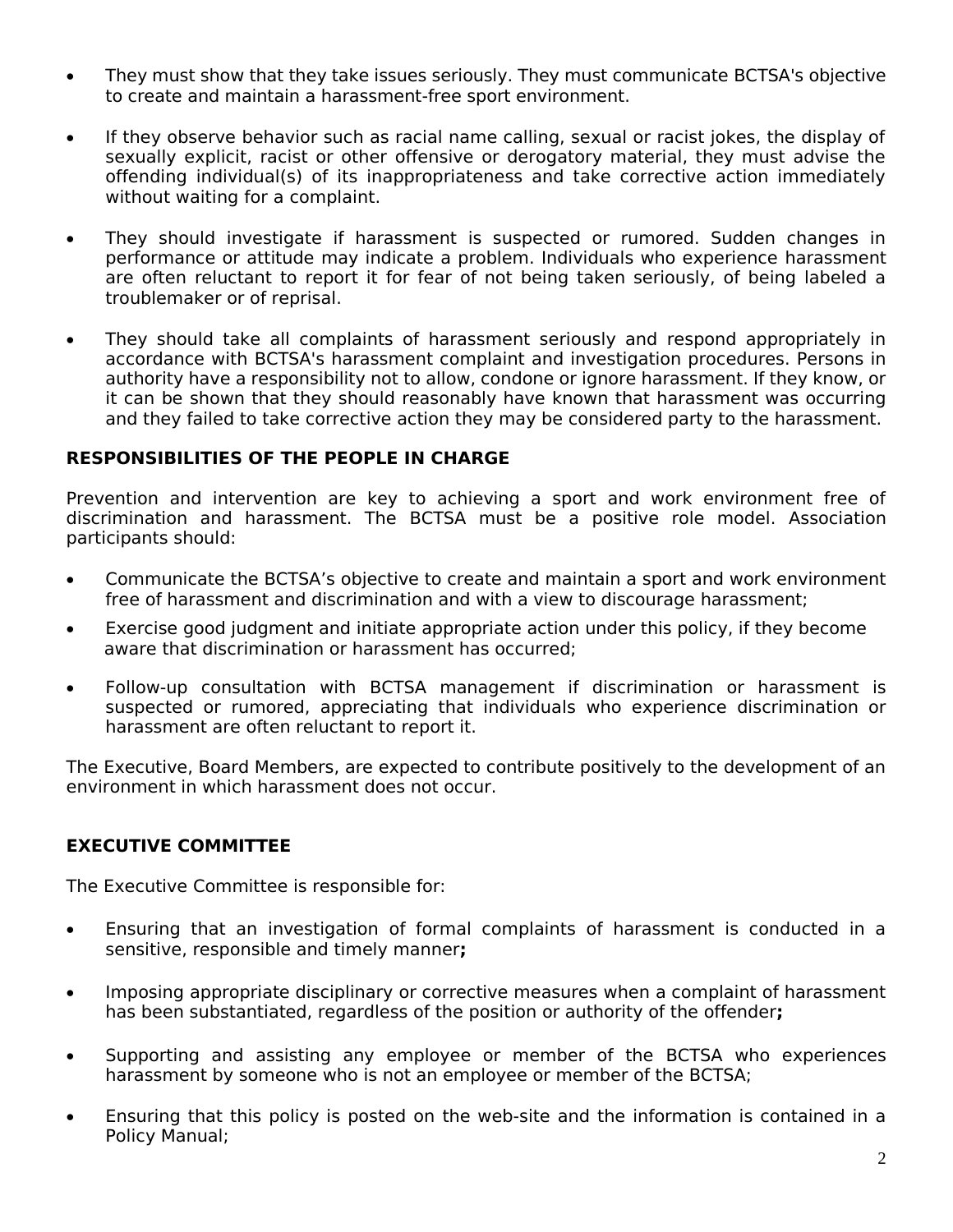- Appointing case review panels and appeal bodies and providing resources**;**
- Maintaining records as required under this policy.

## **HARASSMENT OFFICERS**

The BCTSA shall appoint at least two persons, one male and one female, who are themselves members of the sport organization, to serve as officers under this policy.

The role of the harassment officer is to serve in a neutral, unbiased capacity and to receive complaints, assist in informal resolution of complaints and investigate formal written complaints. In carrying out their duties under this policy, officers shall be directly responsible to the President of BCTSA.

The BCTSA shall ensure that officers receive appropriate training and support for carrying out their responsibilities under this policy.

## **DEFINITION OF ABUSE AND HARASSMENT**

## **HARASSMENT**

Harassment takes many forms but can generally be defined as behavior including: comments and/or conduct which is insulting, intimidating, humiliating, hurtful, malicious, degrading or otherwise causes offense or discomfort to an individual or groups of individuals. Harassment may include:

- written or verbal abuse or threats
- racial or ethnic slurs
- unwelcome remarks, jokes, innuendo, or taunting about a person's body, attire, age, marital status, ethnic or racial origin and religion
- sexual, racial, ethnic or religious graffiti
- practical jokes that cause awkwardness or embarrassment, endanger a person's safety, or negatively affect performance
- unwelcome sexual remarks, invitations or requests whether indirect or explicit, or intimidation
- leering or other obscene or offensive gestures
- condescension, paternalism, or patronizing behavior which undermines self-respect or adversely affects performance or working conditions
- physical conduct such as touching, kissing, patting and pinching
- vandalism
- physical assault

# **COACH / ATHLETE SEXUAL RELATIONS**

BCTSA takes the view that intimate sexual relations between coaches and adult athletes, while not against the law, can have harmful effects on the individual athlete involved, on other athletes and coaches and on BCTSA's public image.

BCTSA therefore takes the position that such relationships are unacceptable in any way with respect to BCTSA National Team, development and junior athletes. Should a sexual relationship develop between an athlete and a coach, the BCTSA will investigate in accordance with this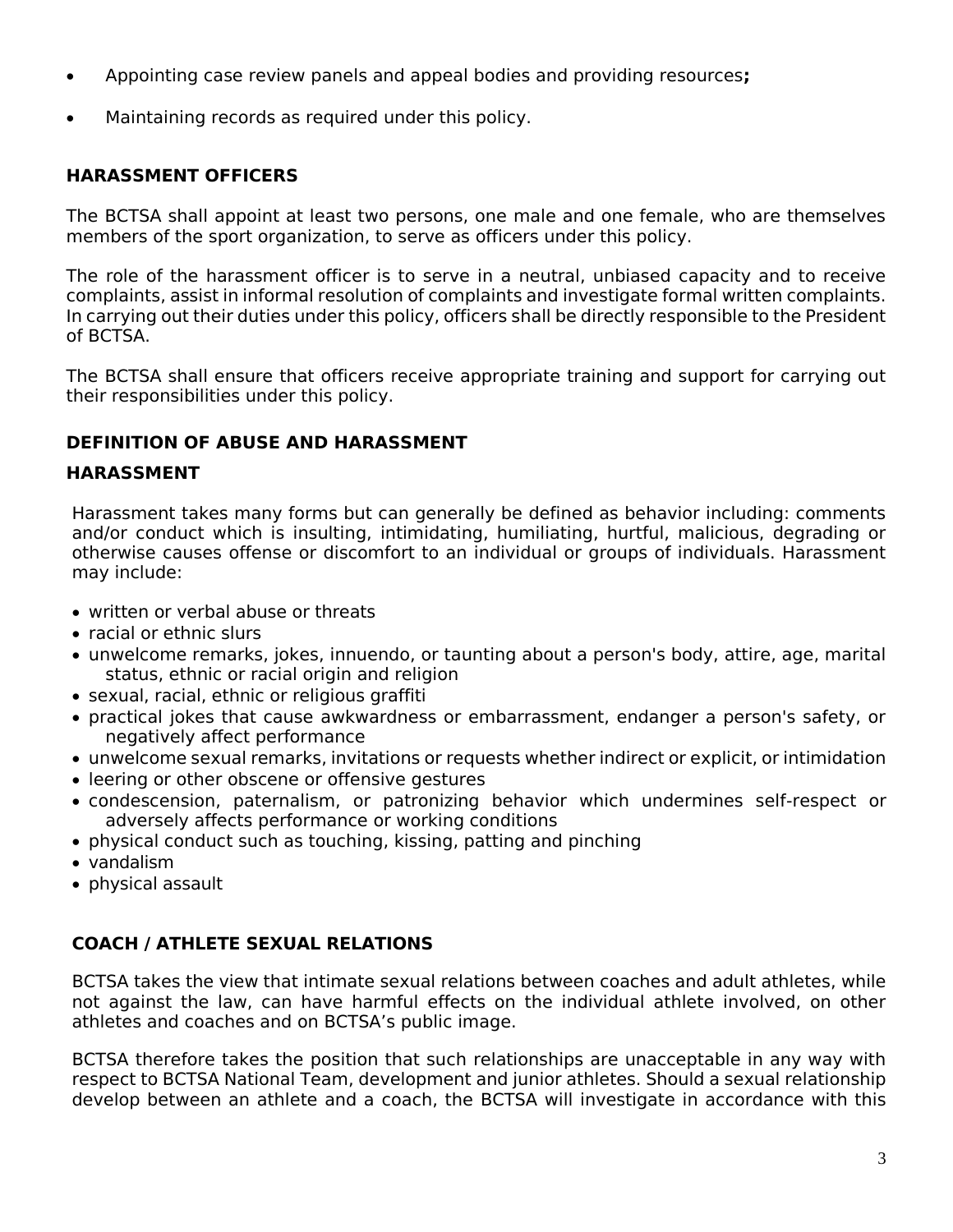policy and take action where appropriate which could include reassignment or if not feasible or appropriate, a request for resignation or dismissal from employment.

## **Sexual Harassment**

There are three types of sexual harassment:

#### 1) Unwelcome Behavior

This is the most prevalent form of sexual harassment. It includes:

- inappropriate sexual comments about a person's body or appearance
- use of inappropriate or derogatory sexual terms
- enquiries or comments about an individual's sex life, sexual preferences, etc.
- sexual/sexist graffiti
- spreading rumors about an individual's sex life, sexual preferences, etc.
- unwanted touching, patting or leering

#### 2) Sexual Advance

Occurs when any person in a position of authority makes unwanted sexual advances or requests for sexual relations.

## 3) Reprisal

Occurs when any person in a position of authority threatens to use or uses that authority to retaliate against an individual who has rejected his or her sexual advance. This would include dropping an individual from a team because that individual refused a "proposition".

## **Racial Harassment**

Racial slurs, jokes or name-calling based on race, ancestry, place of origin, color, ethnic origin and creed (or religion) is the most common form of racial harassment. Examples include:

- use of terminology which reinforces stereotypes
- racial, ethnic or religious jokes
- use of racially derogatory nicknames
- making "fun" of individuals or discounting their abilities because of their racial or ethnic origin racist, ethnic or religious graffiti or the display of racist material

Racial harassment can be both direct and indirect. The behavior, including comments and/or conduct, can be acted out in the presence of the individual against whom it is targeted. Racial harassment can also occur when the targeted individual or individuals are not present.

Racial harassment also includes racially motivated behavior. For example: Individuals may be subjected to practical jokes because of their racial or ethnic background although the jokes themselves do not include a reference to race or ethnicity; as well individuals may be told to "go back where they came from" or that they are "not welcome in Canada". Such behavior constitutes racial harassment.

Racial slurs, jokes and name-calling are inappropriate and illegal. Racial harassment can and does create stress, endangering an individual's health, morale and performance, arousing anger and frustration, creating an atmosphere which gives rise to other forms of discrimination, and undermines relations between individuals.

## **Poisoned Sport Environment**

The presence of annoying and distressing elements in the sport environment can also constitute harassment. A poisoned sport environment includes: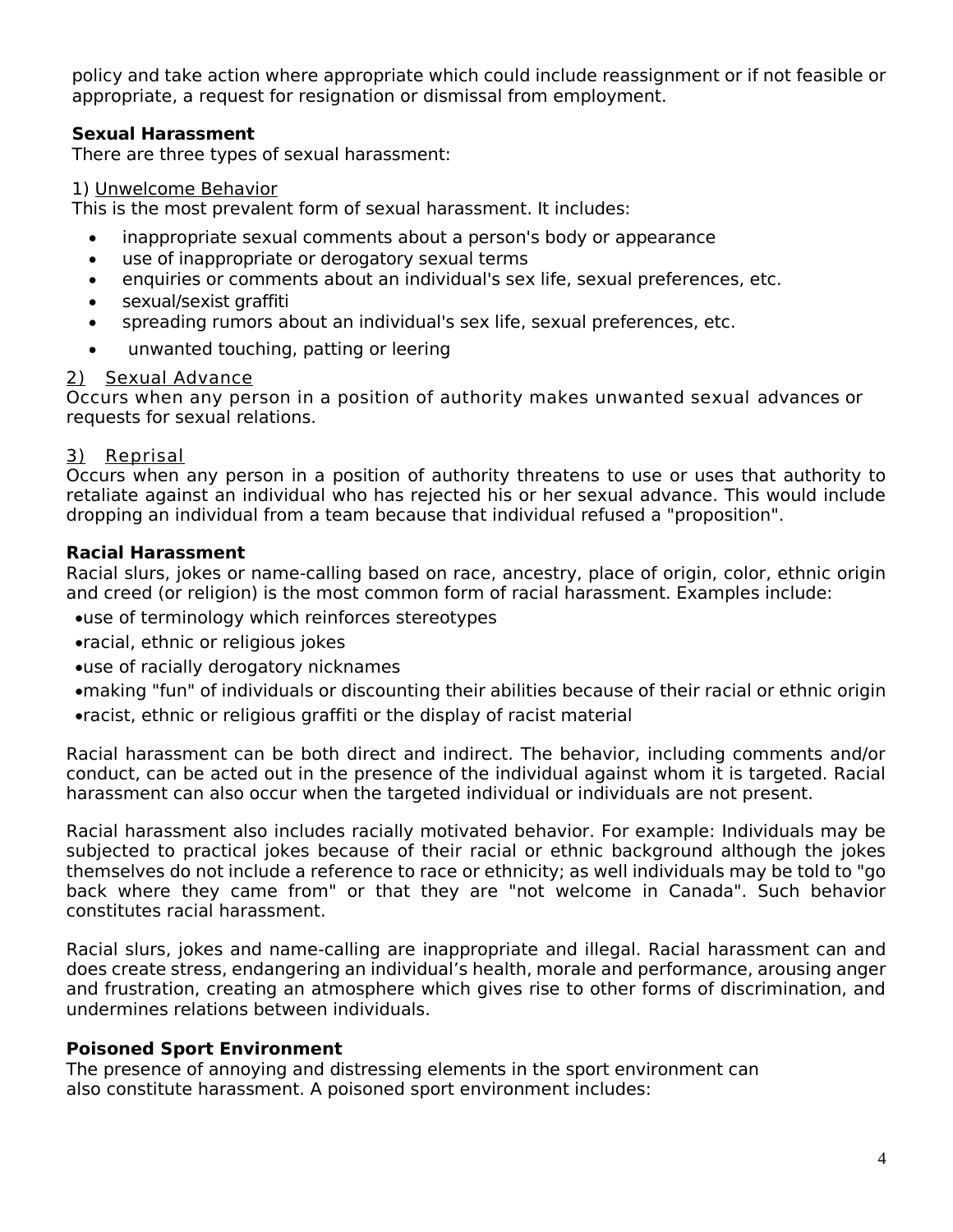- Work or sport sites where material that denigrates a person or group by virtue of race, ancestry, place of origin, color, ethnic origin, citizenship, religion, sex, sexual orientation, disability, age, marital/family status or record of offence is openly displayed for example, sexually explicit posters and racial/racist cartoons.
- Work or sport groups where name-calling that denigrates a person/group is part of the normal course of activities.

A poisoned sport environment constitutes harassment, whether or not individuals complain.

## **Harassment – Sport and/or Workplace**

For the purposes of this policy, sport and/or workplace harassment will include the following places:

- At sporting event, competitions, and in training session
- Training sessions, and workshops
- During work-related / sport-related travel
- Over the telephone
- At the office
- At office-related social functions
- At the organization's business functions, such as meetings and/or conferences.

Elsewhere if the person harassed is there as a result of work-related or sport-related responsibilities or work-related or sport-related relationships.

## **Intentional/Unintentional Harassment**

Behavior that constitutes harassment can be intentional or unintentional. Intentional behavior can stem from hatred or fear. Unintentional behavior often stems from ignorance but may still constitute harassment.

## **Cyber-Stalking and Online Harassment**

Criminal harassment can be conducted through the use of a computer system including the Internet. Although this type of conduct is described in various ways, not all such conduct falls within Canada's definition of criminal harassment. For example, "cyber-stalking" or "on-line harassment" is often used to refer to:

- direct communication through e-mail
- Internet harassment, where the offender publishes offensive or threatening information about the victim on the Internet
- unauthorized use, control or sabotage of the victim's computer.

In some cyber-stalking situations, criminal harassment charges may be appropriate; however, depending on the activity involved. Activities that can be considered cyber-stalking can include delivering threatening or harassing messages through one or more of the following:

- e-mail
- chat rooms
- message boards
- newsgroups
- forums
- sending inappropriate electronic greeting cards
- posting personal advertisements in the victim's name
- creating Web sites that contain threatening or harassing messages or that contain provocative or pornographic photographs which may or may not have been altered.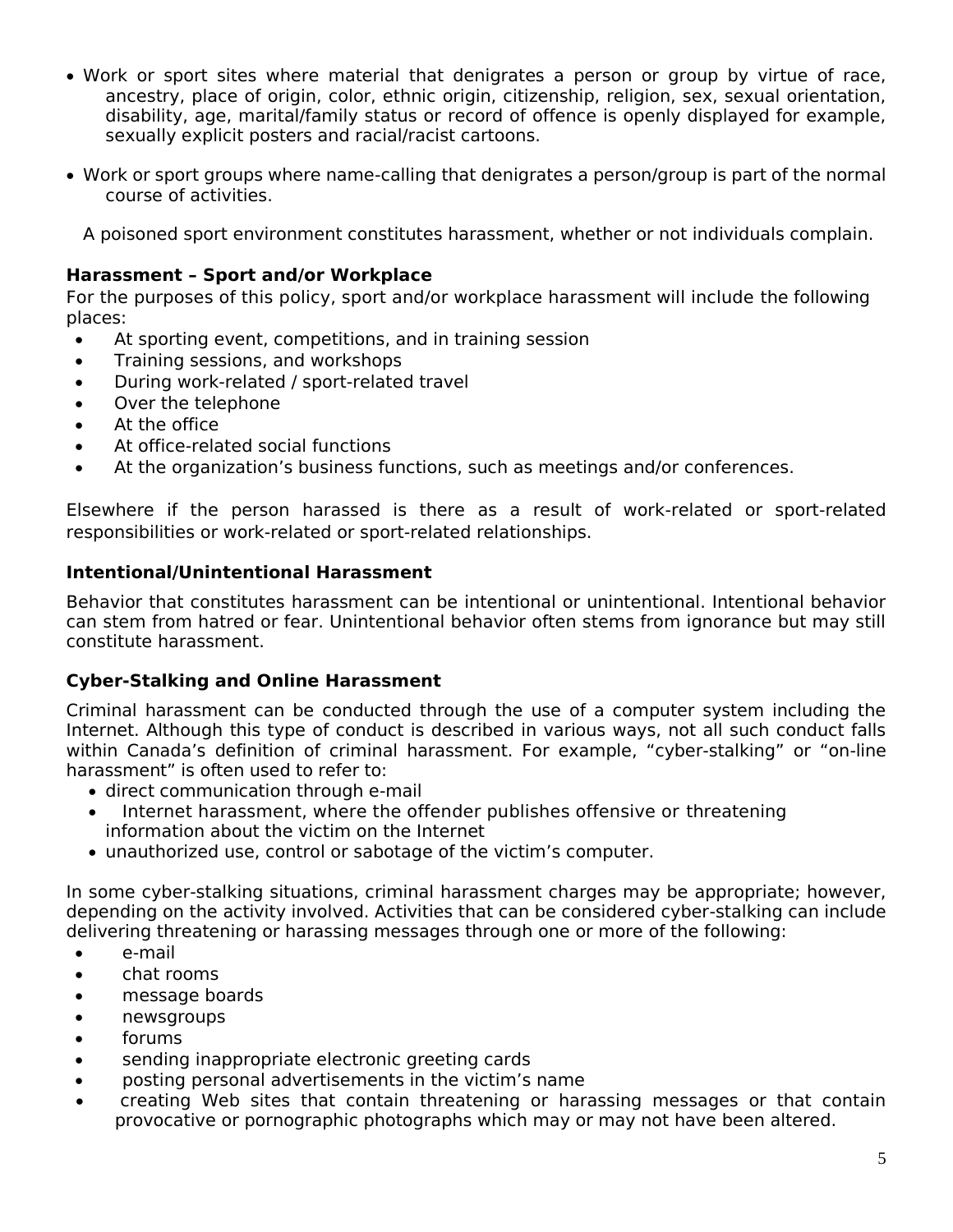- sending viruses to the victim's computer
- using spy-ware to track Web site visits or record keystrokes the victim makes
- sending harassing messages to the victim's employers, co-workers, students, teachers, customers, friends, families or churches, or sending harassing messages forged in the victim's name to others.

## **CONFIDENTIALITY**

The British Columbia Target Sports Association understands that it can be extremely difficult to come forward with a complaint of harassment and that it can be devastating to be wrongly convicted of harassment. The BCTSA recognizes the interest of both the complainant and the respondent in keeping the matter confidential.

BCTSA shall not disclose to outside parties the name of the complainant, the circumstances giving rise to a complaint, or the name of the respondent unless a disciplinary or other remedial process requires such disclosure.

Information related to harassment matters is provided to others on a "need to know" basis only. While the BCTSA wishes to create an environment where members are willing to come forward to have complaints resolved, such members should understand that harassment allegations must be dealt with in a forthright and fair manner. This includes an obligation to be fair to the alleged harasser by providing sufficient information about the allegation that concerns them to enable them to respond properly. In many cases, this will mean that anonymity is not feasible or fair. However, members can be assured that the Association will take all possible steps to preserve confidentiality.

## **COMPLAINT PROCEDURE**

A person who experiences harassment is encouraged to make it known to the harasser that the behaviour is unwelcome, offensive and contrary to this policy.

If confronting the harasser is not possible, or if the person experiencing the harassment does not wish for any reason to confront the alleged harasser, or if after confronting the harasser the harassment continues, the complainant should seek the advice of a harassment officer.

The harassment officer shall inform the complainant of:

- the options for pursuing an informal resolution of his/her complaint;
- the right to lay a formal written complaint under this policy when an informal resolution is inappropriate or not feasible;
- the availability of counselling and other support provided by the BCTSA;
- the confidentiality provisions of this policy;
- the right to be represented by a person of choice (including legal counsel) at any stage in the complaint process;
- the external mediation/arbitration mechanisms that may be available;
- the right to withdraw from any further action in connection with the complaint at any stage (even though BCTSA might continue to investigate the complaint); and
- other avenues of recourse, including the right to file a complaint with a human rights commission, or, where appropriate, to contact the police to have them lay a formal charge under the Criminal Code.

There are four possible outcomes to this initial meeting of complainant and officer.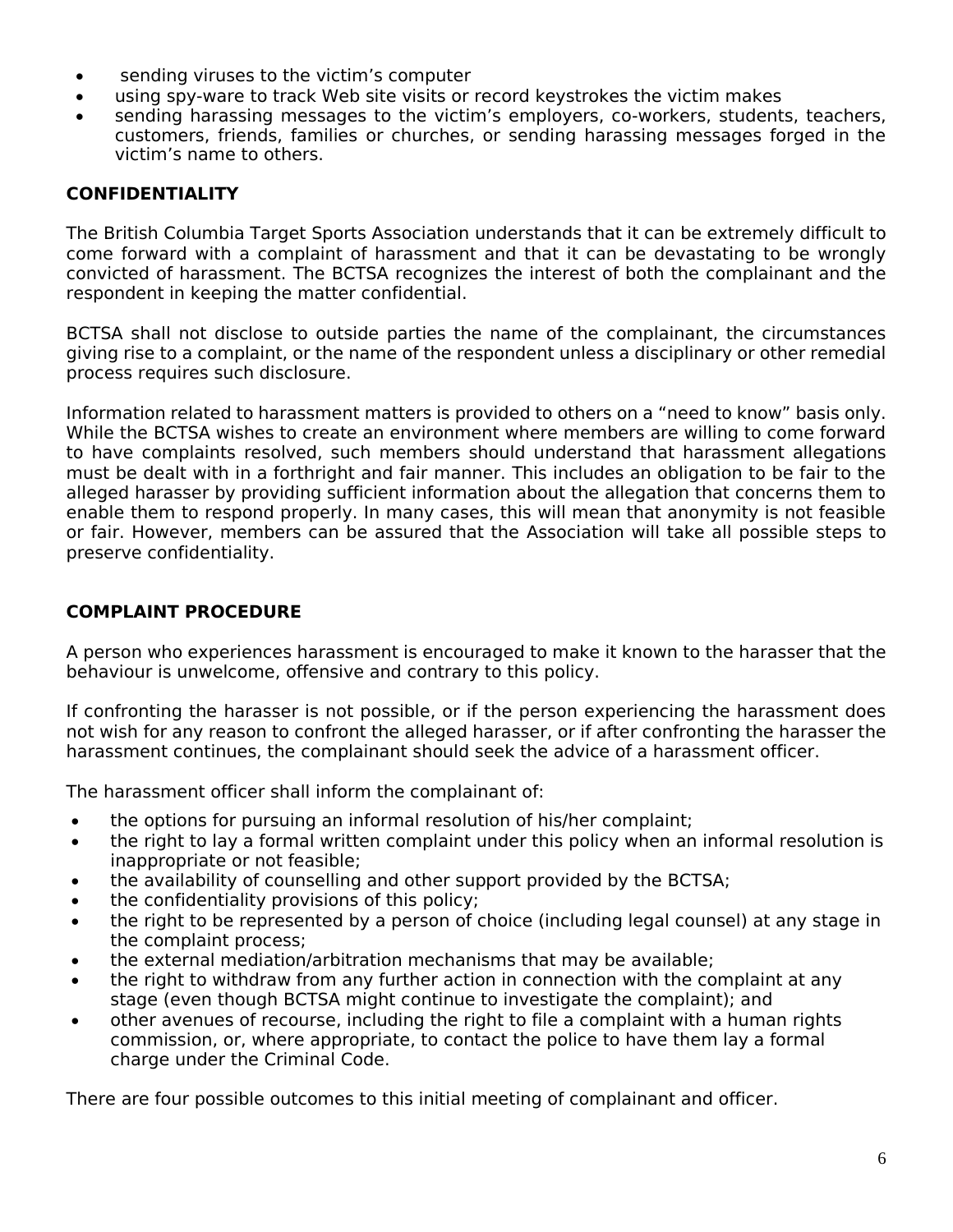#### *1) The complainant and officer agree that the conduct does not constitute harassment.*

• If this occurs, the harassment officer will take no further action and will make no written record.

# *2) The complainant brings evidence of harassment and chooses to pursue an informal resolution of complaint.*

- If this occurs, the harassment officer will assist the two parties to negotiate a solution acceptable to the complaint, or assist the complainant with informal means of resolving the complaint. If desired by the parties and if appropriate, the harassment officer may also seek the assistance of a neutral mediator.
- If an informal resolution yields a result which is acceptable to both parties, the harassment officer will make a written record that a complaint was made and was resolved informally to the satisfaction of both parties, and will take no further action.
- If informal resolution fails to satisfy the complaint, the complainant will reserve the option of laying a formal written complaint.
- If an informal resolution is not achieved and the complainant does not file a written complaint, a record of his/her dealing with the harassment officer shall be filed. Such record will be confidential it shall not be placed or referred to in any other file kept in any other area of the BCTSA.

## *3) The complainant brings evidence of harassment and decides to lay a formal written complaint.*

- If this occurs, the harassment officer will assist the complainant in drafting a formal written complaint, to be signed by the complainant, and a copy given to the respondent without delay. The written complaint should set out the details of the incident(s), the names of any witnesses to the incident(s), and should be dated and signed.
- The respondent will be given an opportunity to provide a written response to the complaint. The harassment officer may assist the respondent in preparing this response.

#### *4) The complainant brings evidence of harassment but does not wish to lay a formal complaint.*

- If this occurs, the harassment officer must decide if the alleged harassment is serious enough to warrant laying a formal written complaint, even if it is against the wishes of the complainant.
- When the harassment officer decides that the evidence and surrounding circumstances require a formal written complaint, the harassment officer will issue a formal written complaint and, without delay, provide copies of the complaint to both the complainant and the respondent.

## **Step One:**

As soon as possible after receiving the written complaint, and within 21 days, the officer shall submit a report to the President and Vice President of Administration, containing the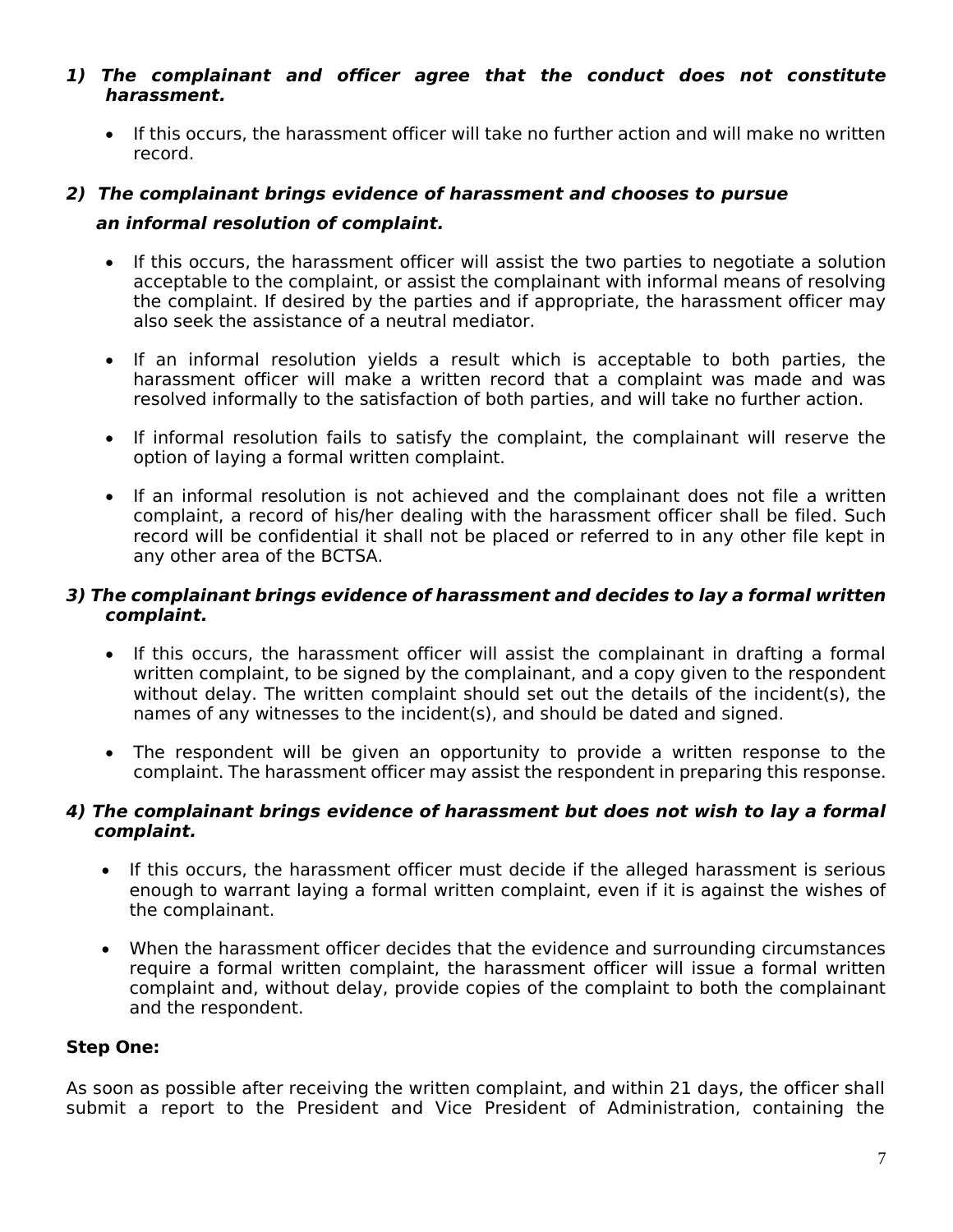documentation filed by both parties along with a recommendation (and reasons for the recommendation) that:

No further action be taken because the complaint is unfounded or the conduct cannot reasonably be said to fall within this policy's definition of harassment;

or

• The complaint should be investigated further.

A copy of this report shall be provided, without delay, to both the complainant and the respondent.

## **Step Two:**

In the event that the harassment officer's recommendation is to proceed, the BCTSA's President and the Vice President of Administration shall within 14 days appoint three employees or members of the BCTSA to serve as a case review panel. BCTSA may also appoint up to two members to the panel from outside the BCTSA. This panel shall consist of at least one women and at least one man. To ensure freedom from bias, no member of the panel shall have a significant personal or professional relationship with either the complainant or the respondent.

#### **Step Three:**

Within 21 days of its appointment, unless the parties and the panel agree otherwise, the case review panel shall convene a hearing. The hearing shall be conducted in a manner that is fair to both parties and shall be governed by such procedures as the panel may decide provided that:

- The complainant and respondent shall be given 14 days notice, in writing, of the day, time and place of the hearing.
- Members of the panel shall select a chairperson from among themselves.
- A quorum shall be all three-panel members.
- Decisions shall be by majority vote. If a majority vote decision is not possible, the decision of the chairperson will be the decision of the panel.
- The hearing shall be in camera.
- Both parties shall be present at the hearing to give evidence and to answer questions of the other party and of the panel. Each shall have the right to present evidence and to question and cross-examine witnesses.
- If the complainant does not appear, the matter may be dismissed (unless the complainant decided not to lay a formal complaint, but the officer concluded that the evidence and surrounding circumstances were such as to require a formal written complaint). If the respondent does not appear, the hearing may proceed in any event.
- A representative or adviser may accompany the complainant and respondent.
- The harassment officer may attend the hearing at the request of the panel.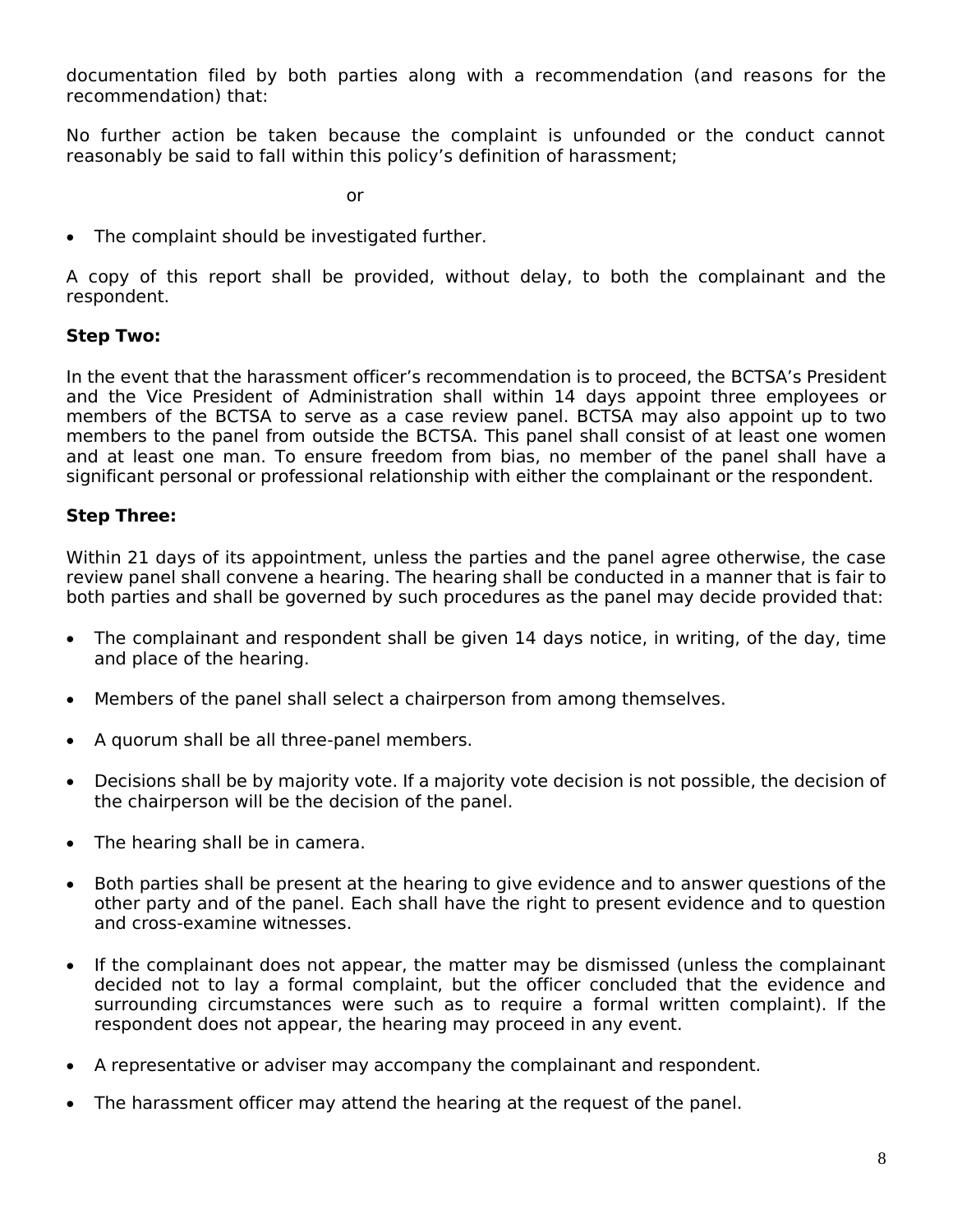## **Step Four:**

Within 14 days of the hearing, the case review panel shall present its findings in a report to the BCTSA President and Vice President of Administration which shall contain:

- A summary of the relevant facts found by the case review panel, based on the evidence presented at the hearing;
- A determination as to whether harassment as defined in this policy has occurred as alleged in the complaint;
- Recommended disciplinary action against the respondent if harassment is found to have occurred; and
- Recommended measures to remedy or mitigate the harm or loss suffered by the complainant if harassment is found to have occurred.

## **Step Five:**

If the panel determines that the allegations of harassment are false, vexatious, retaliatory or unfounded, their report may recommend disciplinary action against the complainant.

A copy of the report of the case review panel shall be provided, without delay, to both the complainant and the respondent.

When determining appropriate disciplinary action and corrective measures, the case review panel shall consider factors such as:

- The nature of the harassment:
- Whether the harassment involved any physical contact;
- Whether the harassment was an isolated incident or part of an ongoing pattern;
- The nature of the relationship between complainant and harasser;
- The age of the complainant;
- Whether the harasser has been involved in previous harassment incidents;
- Whether the harasser admitted responsibility and expressed a willingness to change;
- Whether the harasser retaliated against the complainant.

## **DISCIPLINARY ACTION**

Employees or members of the BCTSA against whom a complaint of harassment is substantiated may be severely disciplined, up to and including employment dismissal or termination of membership in cases where the harassment takes the form of assault, sexual assault, or a related sexual offence.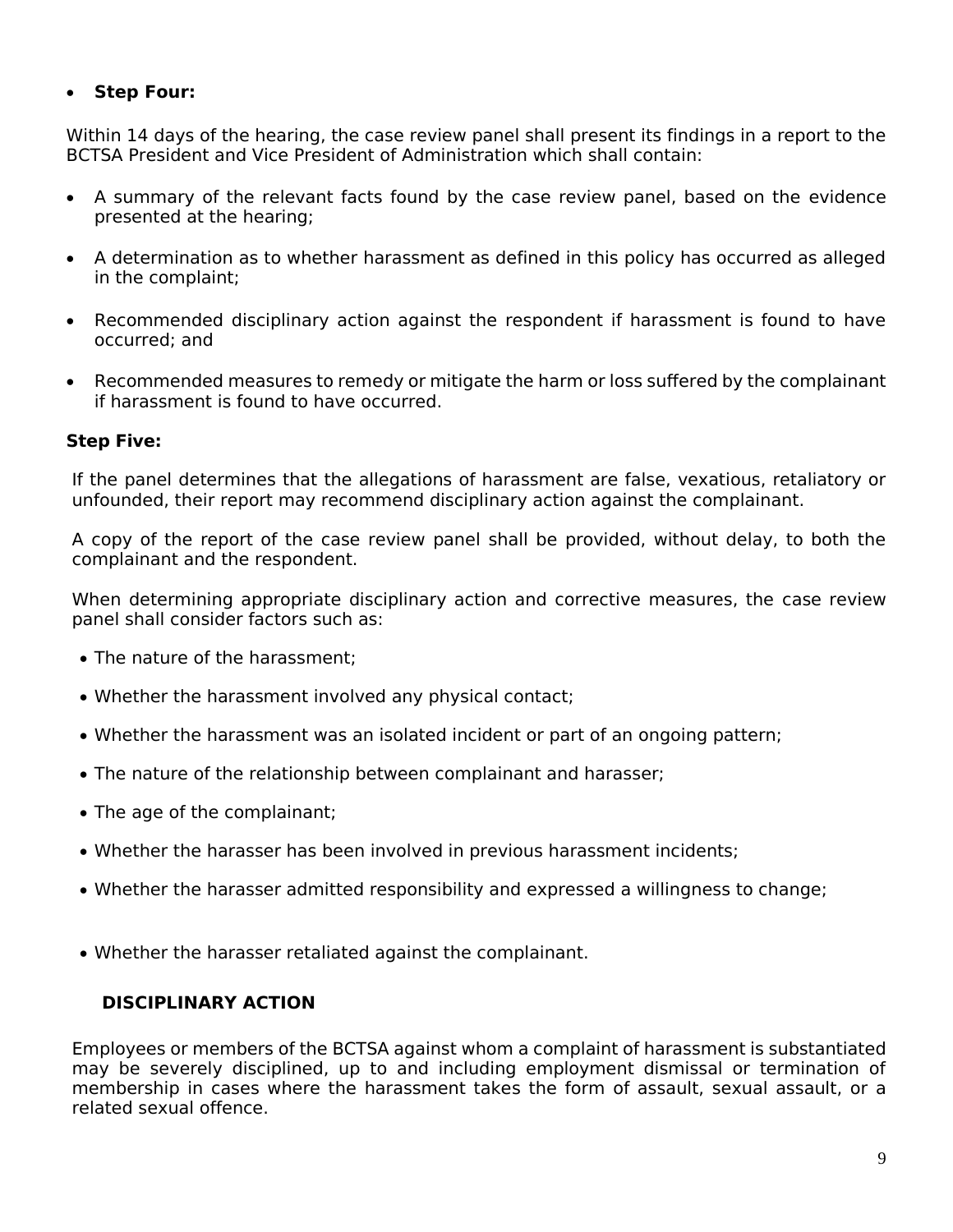## **DISCIPLINARY SANCTIONS**

In recommending disciplinary sanctions, the panel may consider the following options, singly or in combination, depending on the severity of the harassment:

- A verbal apology
- A written apology
- A letter of reprimand from the sport organization
- $\bullet$  A fine or levy
- Referral to counselling
- Removal of certain privileges of membership or employment
- Demotion or a pay cut
- Temporary suspension with or without pay
- Termination of employment or contract or
- Expulsion from membership.

## **INVESTIGATION**

Where the investigation does not result in a finding of harassment, a copy of the report of the case review panel shall be placed in the harassment officer's files. These files shall be kept confidential and access to them shall be restricted to the BCTSA President, the Vice President of Administration and the harassment officer.

Where the investigation results in a finding of harassment, a copy of the report of the case review panel shall be placed in the personnel or membership file of the respondent. Unless the findings of the panel are overturned upon appeal, this report shall be retained for a period of ten years unless new circumstances dictate that the report should be kept for a longer period of time.

## **PROCEDURE WHERE A PERSON BELIEVES THAT A COLLEAGUE HAS BEEN HARASSED**

Where a person believes that a colleague has experienced or is experiencing harassment and reports this belief to a harassment officer, the officer shall meet with the person who is said to have experienced harassment and shall then proceed in accordance with the complaint procedure outline commencing on page 7 of this policy.

## **APPEALS**

Both the complainant and respondent shall have the right to appeal the decisions and recommendations of the case review panel. A notice of intention to appeal, along with grounds for the appeal, must be provided to the chairperson of the case review panel within 14 days of the complainant or respondent receiving the panel's report.

Permissible grounds for an appeal are:

- The panel did not follow the procedures laid out in this policy or has otherwise failed to act in a fair and impartial manner;
- Members of the panel were influenced by bias;